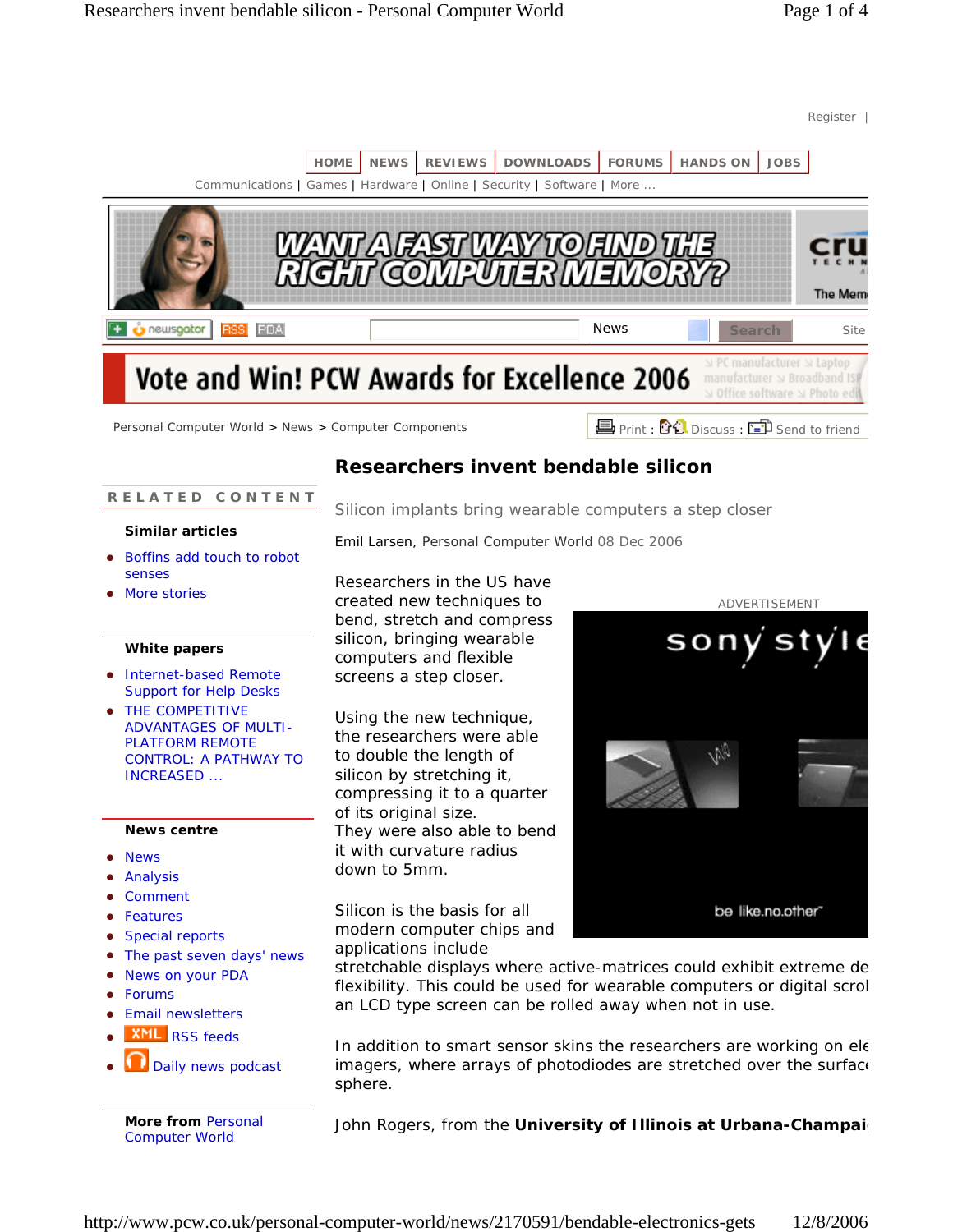- Review: Google Docs & Spreadsheets online service
- Review: Chillblast Phantom desktop computer
- Review: Linksys WVC54GC web camera

ADVERTISEMENT





combined with "simple optics and designs that exploit principles of t eyeball" the technique would create a very wide-field-of-view camer

He also commented on the the quest to cure blindness, since a sphe electronic eye is much closer to the real thing. He concluded: "Implation other forms of electronics that can be integrated into the body is a l vision."

The ribbons are fully three dimensional. They currently have a thick few microns (a **micron** is one millionth of a metre), widths of 100 m lengths of 1cm. It potentially paves the way for large scale production silicon wafers.

The researchers hope to release two papers within the year outlining applications of their work.

Like this story? Spread the news by clicking below:

**d** del.icio.us **Digg this d** reddit!

Permalink for this story | View trackbacks to this story Trackback URL: http://www.pcw.co.uk/actions/trackback/2170591

## **M A R K E T P L A C E**

**Latest Technology Trends** 

**Stay on Top of Technology News Sign-up for a Free Subscription! www.ITBusinessEdge.com**

**Information Systems Hone your competitive edge with USF's Bachelors and Masters degrees cps.usfca.edu**

**Computer Repair Training Learn computer technology from home No risk trial period. Home study. www.cie-wc.edu**

**Think Help Desk Software Browser Based Help Desk System Simple, Hosted, Cheap - Free Trail www.thinkhelpdesk.com**

**Computer technology Learn More About New Computer Tech Info- Computer technology www.NewTechnologyComputers.com**

#### **TechFinder**

Search for Software, Hardware & Solutions

- Network Management
- VPN, Extranet and Intranet Solutions
- WAN/ LAN Solutions
- Network Security
- **•** Interoperability-Connectivity
- Grid/ Utility Computing
- Network Modeling and Analysis
- Availability, Performance and Problem Management
- **•** Enterprise Systems Management
- Data and Application Distribution
- Data Center Management

#### **Sponsored links**

 $\bullet$  $\bullet$ 

 $\bullet$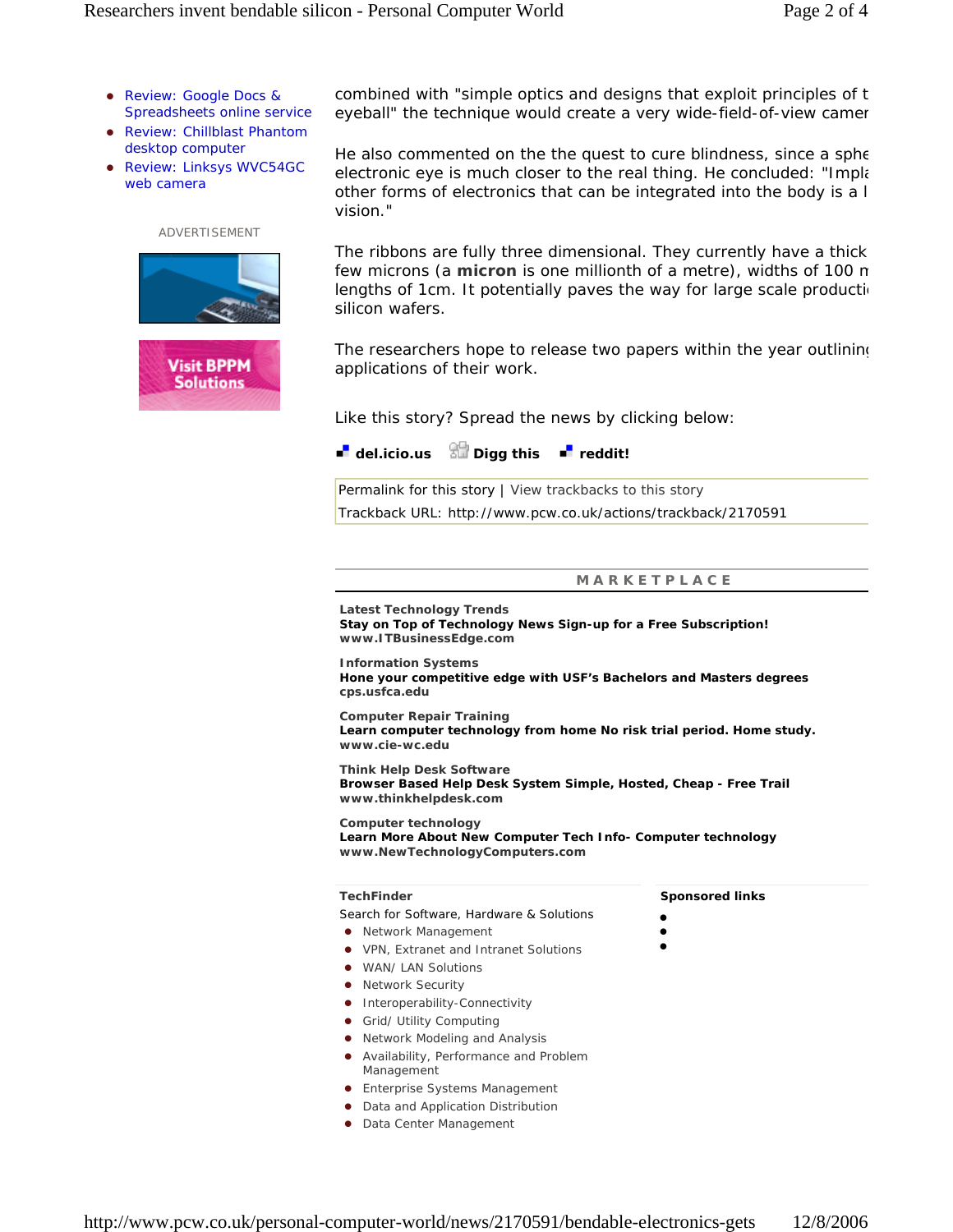- Remote Access Technologies
- Wireless Technologies and Mobile Computing

#### **F E A T U R E D J O B S**

#### **Team Leader – Blackberry Networks Operations Egham | Research in Motion**

BlackBerry® is the leading wireless communications solution developed and manufacture In Motion® (RIM®). Working at RIM offers the chance to thrive in a mobile-oriented, mu atmosphere with opportunities for travel, and challenges guaranteed.... more >

#### **Temporary Project Development Officer - £22,920 - £25,203 Shetland | Shetland Islands Council**

TEMPORARY PROJECT DEVELOPMENT OFFICER, LERWICK, SHETLAND, £22,920 - £25,203 CONTRACT UNTIL 30 JULY 2008 This is an exciting opportunity to join the Anderson High School of Ambition team.... more >

#### **Remedy Developer (Bristol), Bristol, £30-40k Bristol | LogicaCMG UK Ltd**

Job Link 231107 Remedy Developer (Bristol), Bristol, £30-40k A great opportunity has ar experienced Remedy Developer to work for LogicaCMG to be based in Bristol. You should experience of SQL, software development... more >

## **Senior Designer**

## **Bristol, South West England | Compuk - IGrasp Display for Orange**

The Role This is an exciting opportunity for you to play a key part in the IT Design & Deliv responsible for designing technical solutions that meet the business and customer needs, more >

More job opportunities

**Useful links:** About VNU . Privacy policy . Terms & conditions . Site map . Bookmark this site . Advertise

**Consumer Technology websites:** 

**Active Home** Product reviews, competitions, news

**Computer***active* Software reviews, hardware reviews, buyers' guides,

workshops, downloads

**Gizmodo** the daily gadget blog: technology news and reviews

**PC Magazine** your personal guide to technology

**PCW** software product reviews, hardware product reviews, buyers'

guides, competitions

**WebAct!ve** what's happening on the web

**What PC?** helping you purchase the right computer, digital camera,

peripherals, gadgets and more

#### **Blogs:**

**Test Bed** The PCW Labs blog, **PCW Inter@ctive** A reader blog from PCW. Your views, your comments, your say, **Interactive** daily guide to home entertainment technology

#### **Jobs & Recruitment websites:**

**Accountancy Age Jobs** Accountant jobs, jobs in finance, audit jobs, cima jobs, acca jobs, corporate finance jobs, managemen jobs, finance director jobs, finance recruitment agency directory, Top 50 accountancy firms, accountant salary survey **Computing Careers** IT jobs, Programmer jobs, Developer jobs, IT manager jobs, Project manager jobs, SAP jobs, Oracle Jobs recruitment agency directory, Top IT Employers 2005

**Inquirer Jobs** Software Engineer Jobs, firmware developer jobs, electronics engineer jobs

#### **Other titles in the VNU Network:**

**Business Technology websites:** Computing . Computing Business . CRN . The Inquirer . IT Week . Network IT Week . vnunet **Business & Finance websites:** Accountancy Age . Best Practice . Financial Director . Management Consultancy **VNU Business Media Europe territories:** vnunet.fr . vnunet.de . vnunet.nl . vnunet.it . vnunet.be . vnunet.es

**Vivnu** business publications © 1995-2006 All rights reserved